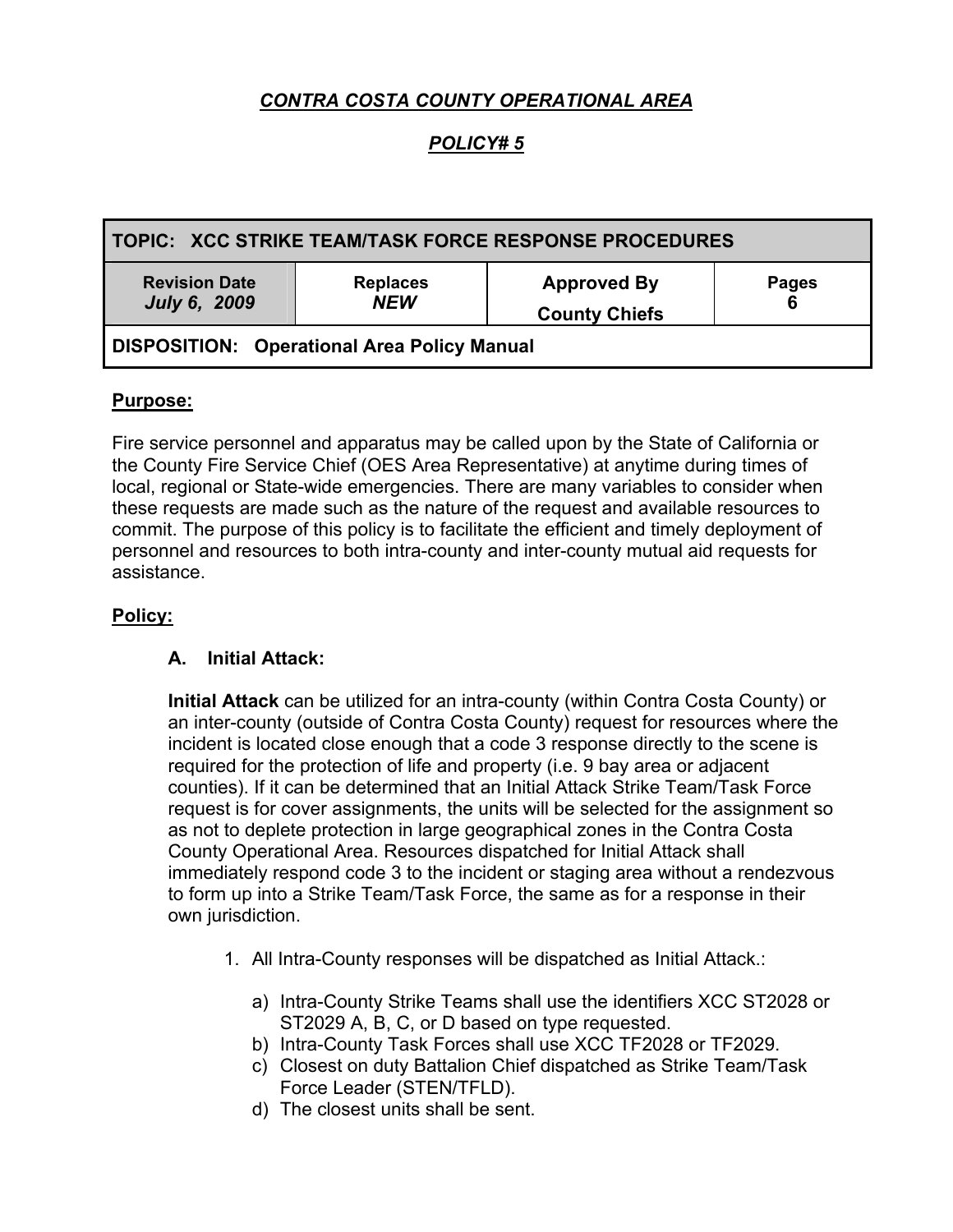- 2. Inter-County Initial Attack Strike Team/Task Force shall only be dispatched to the nine (9) Bay Area counties, or other adjacent counties:
	- a) Inter-County Initial Attack Strike Teams shall use the identifiers XCC ST2030 – ST2039 A, B, C, or D based on request.
	- b) Inter-County Initial Attack Task Forces shall use the identifiers XCC TF2030 – TF2039.
	- c) Inter-County Initial Attack (STEN/TFLD) shall be the closest on duty Battalion Chief. A STEN Trainee should be sent whenever possible.
- 3. If a Strike Team or Task Force is from a single agency, the 3 letter agency designator XCC shall still be utilized as the dispatch is authorized and coordinated through the operational area.
- 4. Initial Attack Type I Strike Team requests will be sent out with existing staffing of three (3) personnel typically found throughout the operational area, but the requesting agency shall be advised by CCRFCC at request that we e sending Type I apparatus with 3 person staffing.
- 5. Task Force units shall respond with normal (usually 3 personnel) staffing.
- 6. Upon arrival at incident, STEN/TFLD shall check in:
	- a) Incident Command Post (ICP)
	- b) Incident Base or Camp
	- c) Staging Area
	- d) Division/Group Supervisor (if reporting directly for line assignment)

## **B. Immediate Need:**

An **Immediate Need** response is defined as a request where the dispatched resources will be required to respond to the rendezvous in a minimum of 30 minutes. Immediate Need requests can be for any OES Region, but code 3 response may not be practical for long distance responses, and will be determined by the STEN/TFLD. Dispatched resources shall respond to the rendezvous with the appropriate apparatus and equipment and form up into their Strike Team or Task Force, or form up en-route if directed by the STEN.

- 2. Immediate Need Type I Strike Teams shall have four (4) personnel per apparatus.
- 3. Immediate Need Type III Strike Teams shall be sent with four (4) personnel whenever possible, but may be sent with three (3) personnel if fourth person isn't readily available so as not to delay the ability to respond in less than thirty (30) minutes.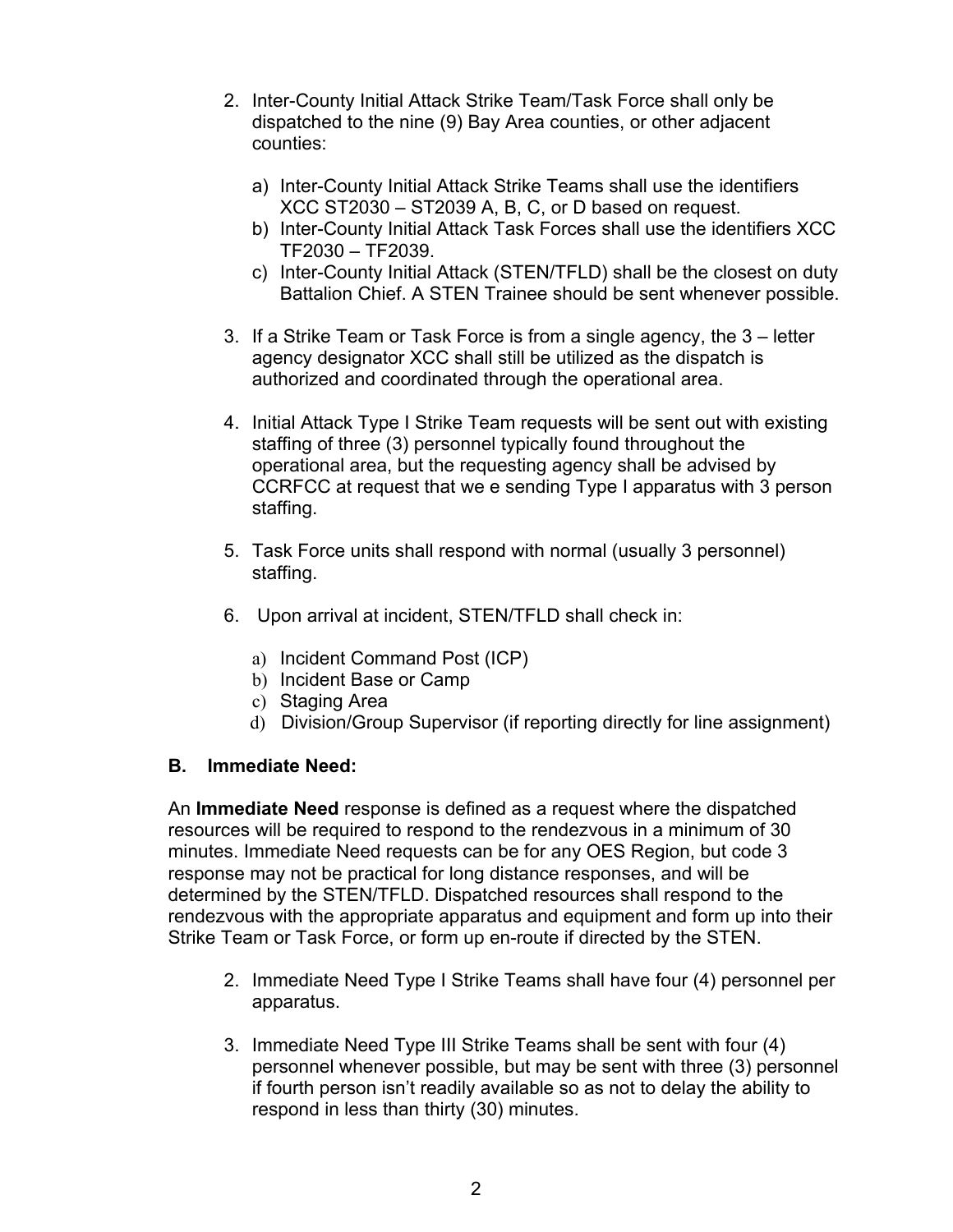- 4. Immediate Need Strike Team/Task Forces may be dispatched into any OES Region. The STEN/TFLD will determine response code based on distance and travel to the incident making consideration for food and fuel.
	- a) Immediate Need Strike Teams shall use the identifiers XCC ST2040 – ST2049 A, B, C, or D based on request.
	- b) Immediate Need Task Forces shall use the identifiers XCC TF2040 – TF2049.
- 5. Task Forces shall respond with four (4) personnel on Engines and Trucks whenever possible. Water Tenders should be staffed with two (2) personnel.
- 6. Personnel sent on an Immediate Need Strike Team/Task Force should be prepared to stay on the incident for at least seven (7) days.
- 7. Apparatus sent on an Immediate Need Strike Team/Task Force should have the ability to be self-sustained with food, water, and fuel for several days.
- 8. Agencies sending apparatus on Immediate Need Strike Team/Task Force assignments are responsible for feeding and fuel needs enroute and returning from an incident.
- 9. STEN/TFLD shall be selected from the Operational Area Qualified List with Chief Officers considered first, qualified Company Officers second as per California Office of Emergency Services Strike Team Leader Manual.
- 10. STEN/TFLD Trainees shall be selected from the Operational Area Qualified Trainee List and may be a Chief or Company Officer. If unable to get a trainee, or if a fully qualified STEN needs an assignment to maintain recency under CICCS, the STEN Qualified List may be used to locate a "trainee".
- 11. Strike Team/Task Force Leader shall give a briefing at rendezvous:
	- a) Introducing themselves, Trainee, Company Officers, and team members.
	- b) Informing the team what is known about the incident and their assignment.
	- c) Specifying response code, travel route, fueling stops, and apparatus order.
	- d) Designating common radio frequencies for Strike Team/Task Force.
	- e) Normal frequency for travel communications should be the California Emergency Services Radio System (CESRS) in direct mode.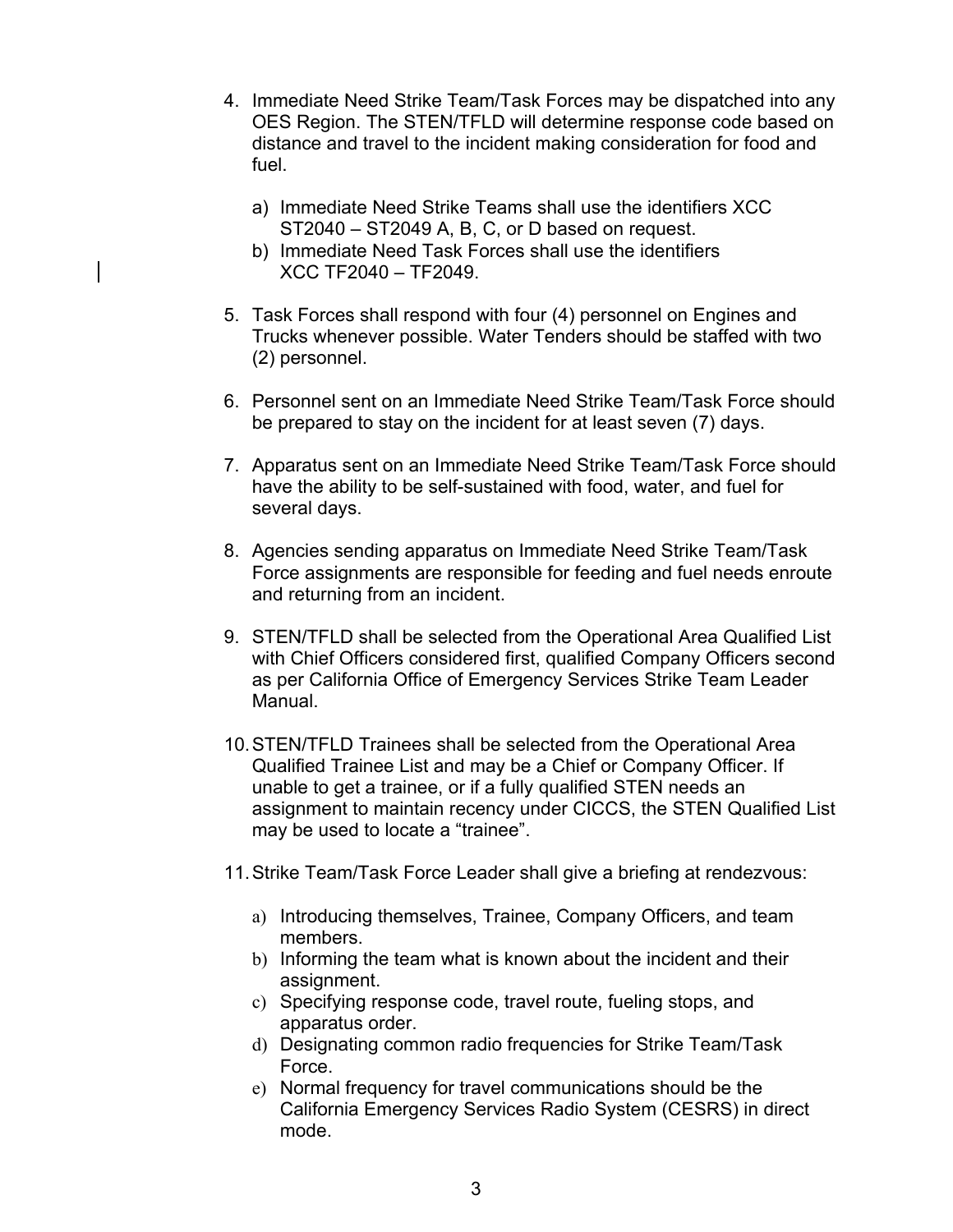- f) Exchange cell phone numbers for an additional means of communication.
- 12. Upon arrival at incident, STEN/TFLD shall check in:
	- a) Incident Command Post (ICP)
	- b) Incident Base or Camp
	- c) Staging Area
	- d) Division/Group Supervisor (if reporting directly for line assignment)

#### **C. Planned Need:**

A **Planned Need** response is defined as a request for resources to report to the incident for the next Operational Period. A Planned Need response may be utilized for incidents in the Contra Costa Operational area, adjacent Operational Areas, or other Regions in the State.

The dispatched resources shall respond to the rendezvous with the appropriate apparatus and equipment within 60 minutes, or at the time directed by the STEN/TFLD. Upon arrival at the rendezvous, the Company Officer shall check in with the STEN/TFLD. The STEN/TFLD shall provide a briefing at the rendezvous and make introductions of the members of the ST or TF.

- 13. Planned Need Type I Strike Teams shall have four (4) personnel per apparatus.
- 14. Planned Need Type III Strike Teams shall be sent with four (4) personnel whenever possible, but may be sent with three (3) personnel.
- 15. Planned Need Strike Team/Task Forces may be dispatched into any OES Operational Area, Region, or State:
	- a) Planned Need Strike Teams shall use the identifiers XCC ST2020– ST2029 A, B, C, or D based on request.
	- b) Planned Need Task Forces shall use the identifiers XCC TF2020- 2029.
	- c) If all apparatus on the Strike Team/Task Force are from the same agency, the 3-letter agency designator will be used instead of XCC, i.e. CON TF2020, SRM ST2025C.
- 16. Task Forces shall respond with four (4) personnel on Engines and Trucks whenever possible. Water Tenders shall staff with two (2) personnel.
- 17. Personnel sent on a Planned Need Strike Team/Task Force should be prepared to stay on the incident for at least seven (7) days.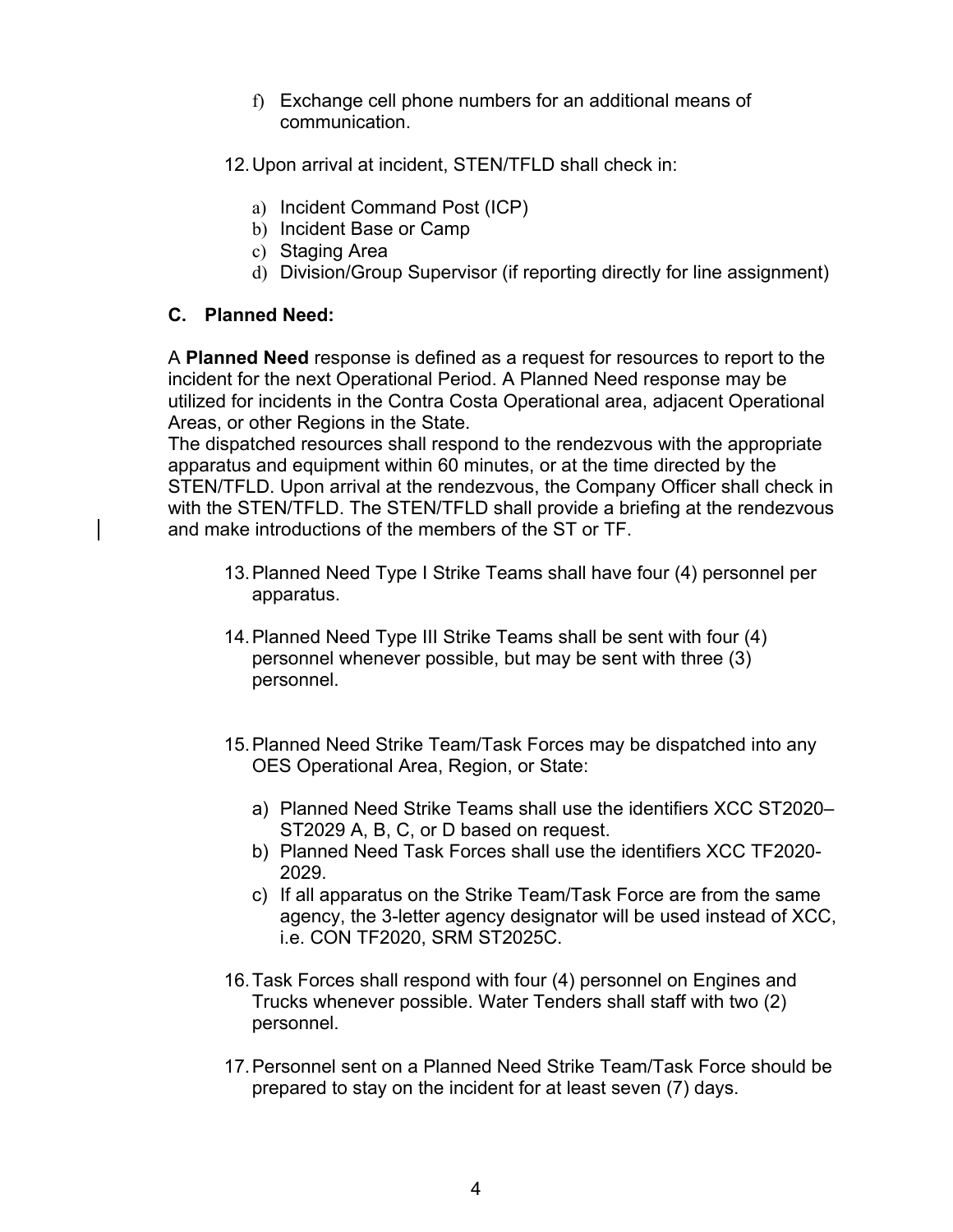- 18. Apparatus sent on a Planned Need Strike Team/Task Force should have the ability to be self sustained with food, water, and fuel for several days.
- 19. Agencies sending apparatus on Planned Need Strike Team/Task Force assignments are responsible for feeding and fuel needs enroute and returning from an incident.
- 20. STEN/TFLD shall be selected from the Operational Area Qualified List with Chief Officers considered first, qualified Company Officers second as per the California Office of Emergency Services Strike Team Leader Manual.
- 21. STEN/TFLD Trainees shall be selected from the Operational Area Qualified Trainee List and may be a Chief or Company Officer.
- 22. STEN/TFLD shall give a briefing at rendezvous:
	- a) Introducing themselves, Trainee, Company Officers, and team members
	- b) Informing the team what is known about the incident and their assignment
	- c) Specifying response code, route, fueling stops, and apparatus order
	- d) Designating common radio frequency for en-route Strike Team/Task Force.
	- e) Normal frequency for travel communications should be the California Emergency Services Radio System (CESRS) in the direct mode.
- 23. Upon arrival at incident, STEN/TFLD shall check in:
	- a) Incident Command Post (ICP)
	- b) Incident Base or Camp
	- c) Staging Area
	- d) Division/Group Supervisor (if reporting directly for line assignment)

## **D. OES Deployment:**

An **OES Engine** response is defined as a request for designated agency OES resource, i.e.; Type 1, Type III or Water Tender resources to report to the incident. Such responses can be either **Immediate Need** or **Planned Need** and shall follow OES Policies and Procedures for OES Engines

## **E. Travel**

When grouped as a Strike Team or Task Force, the apparatus shall travel in convoys at the pace of the slowest unit. A safe distance shall be maintained between each vehicle to provide a safety buffer. The STEN/TFLD shall lead the group and maintain communication with all the units, especially the one at the